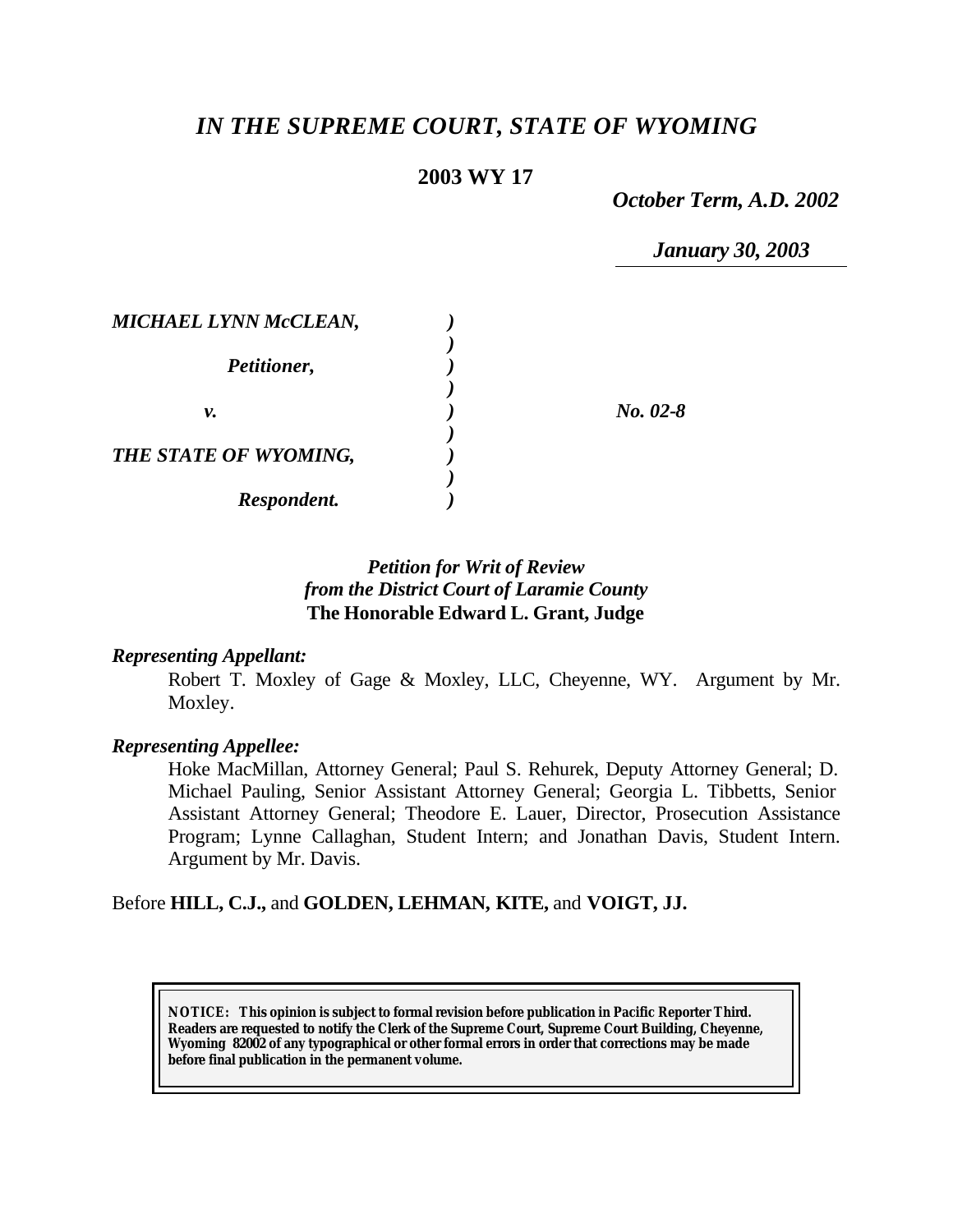#### **LEHMAN, Justice.**

[¶1] This case involves a petition surrounding the conviction of Michael Lynn McClean (Petitioner) of driving with a suspended license and driving without proper registration. Specifically, this matter is before this court pursuant to a Petition for Writ of Review and involves solely an issue of statutory construction. We affirm.

#### *ISSUES*

[¶2] Petitioner sets forth the following issues on appeal:

I. For the purposes of a criminal prosecution, must the statutory term of art, "dedicated to public use"—found in W.S. § 31-1-  $101(a)(viii)$ —be strictly construed to require that a "public highway" be formally or prescriptively created, according to the law of real property?

II. Where the common area and driveways of a private mobile home park are neither publicly maintained nor formally dedicated to the public, did the circuit court and district court commit error of law when they found that traffic offenses occurred, respectively, on a "public highway of this state" and on "any highway?"

III. Does permissive use by some members of the public, and by law enforcement, convert a privately owned, privately maintained driveway—in a mobile home park—into a "public highway?"

Respondent State of Wyoming phrases the issue on appeal as:

Did the district court properly conclude that the definition of "highway" provided in Wyo. Stat.  $\S 31-1-101(a)(viii)$ , is unambiguous and is clearly intended to include the road inside Ponderosa Village Mobile Home Park for the purpose of applying Wyo. Stat. §§ 31-4-101 and 31-7-134?

## *FACTS*

[¶3] On August 27, 2000, Laramie County Sheriff Deputy Dave Skipper was at Ponderosa Village Mobile Home Park (Ponderosa Village) speaking with several children and handing out baseball cards. While he was there, Skipper observed Petitioner driving a black motor-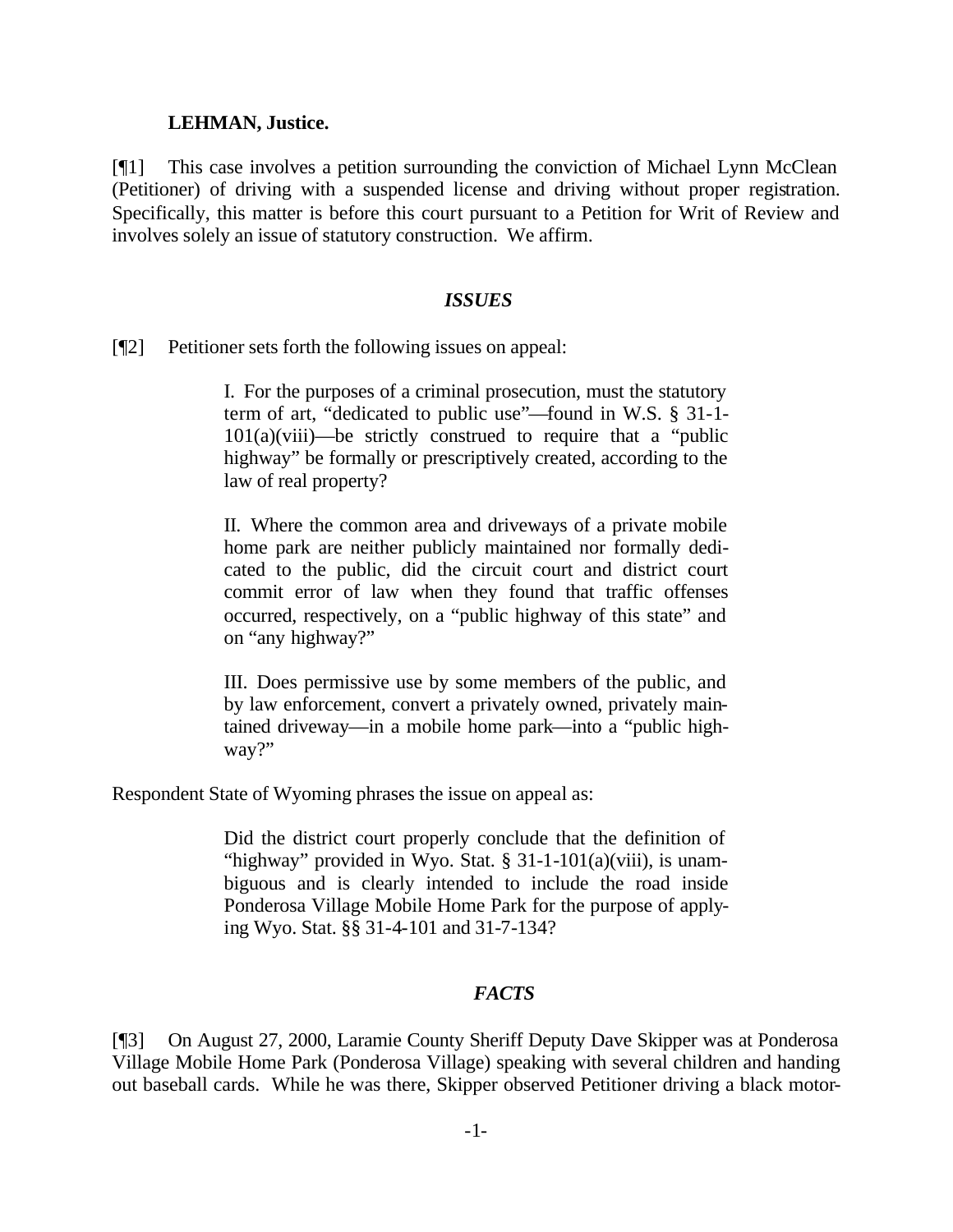cycle from the south end of Ponderosa Village without the headlight illuminated. Knowing that Petitioner's driving privileges had been suspended, Deputy Skipper stopped Petitioner. Petitioner was unable to produce his driver's license, valid registration, or proof of insurance as requested. Petitioner, therefore, was taken into custody for driving under suspension, operating a vehicle without proper registration, and failure to maintain liability insurance.<sup>1</sup> In addition, Petitioner was cited for breach of the peace stemming from his behavior during the stop.

[¶4] Petitioner filed motions to dismiss the charges, arguing that the roads within Ponderosa Village are not "highways." The parties stipulated that the roads are not publicly maintained; have never been formally dedicated to public use; are used by the public; and mail delivery and other services, including patrol by law enforcement, are provided to the tenants of Ponderosa Village via use of the roads. After the circuit court denied the motions to dismiss, the parties entered a conditional plea agreement. Pursuant to the agreement, Petitioner entered pleas of guilty to the driving under suspension charge and the registration charge, reserving the right to appeal. The remaining two charges were deferred.

[¶5] On appeal, the district court affirmed the judgment and sentence of the circuit court, stating, in part:

> It is not contested that the road in question is not publicly maintained, but it is also not contested that the road is open for public use. The road is an access route to the mobile homes in the area and is used by the postal service, law enforcement and the general public on a regular basis.

(i) Unless a valid certificate of title or nontransferable certificate under W.S. 31-2-102(a)(iii), certificate of registration and license plates or temporary permits have been issued for the vehicle except as otherwise provided by this act[.]

(Emphasis added.) Wyo. Stat. Ann. § 31-7-134 states:

(a) No person shall drive a motor vehicle on any *public highway* in this state at a time when his driver's license, from this or any other jurisdiction, or nonresident operating privileges are cancelled, suspended or revoked under this act or any other law.

(Emphasis added.)

 $1$  Wyo. Stat. Ann. § 31-4-101 provides:

<sup>(</sup>a) No person shall knowingly operate, nor shall an owner knowingly permit to be operated, upon any *highway* any vehicle: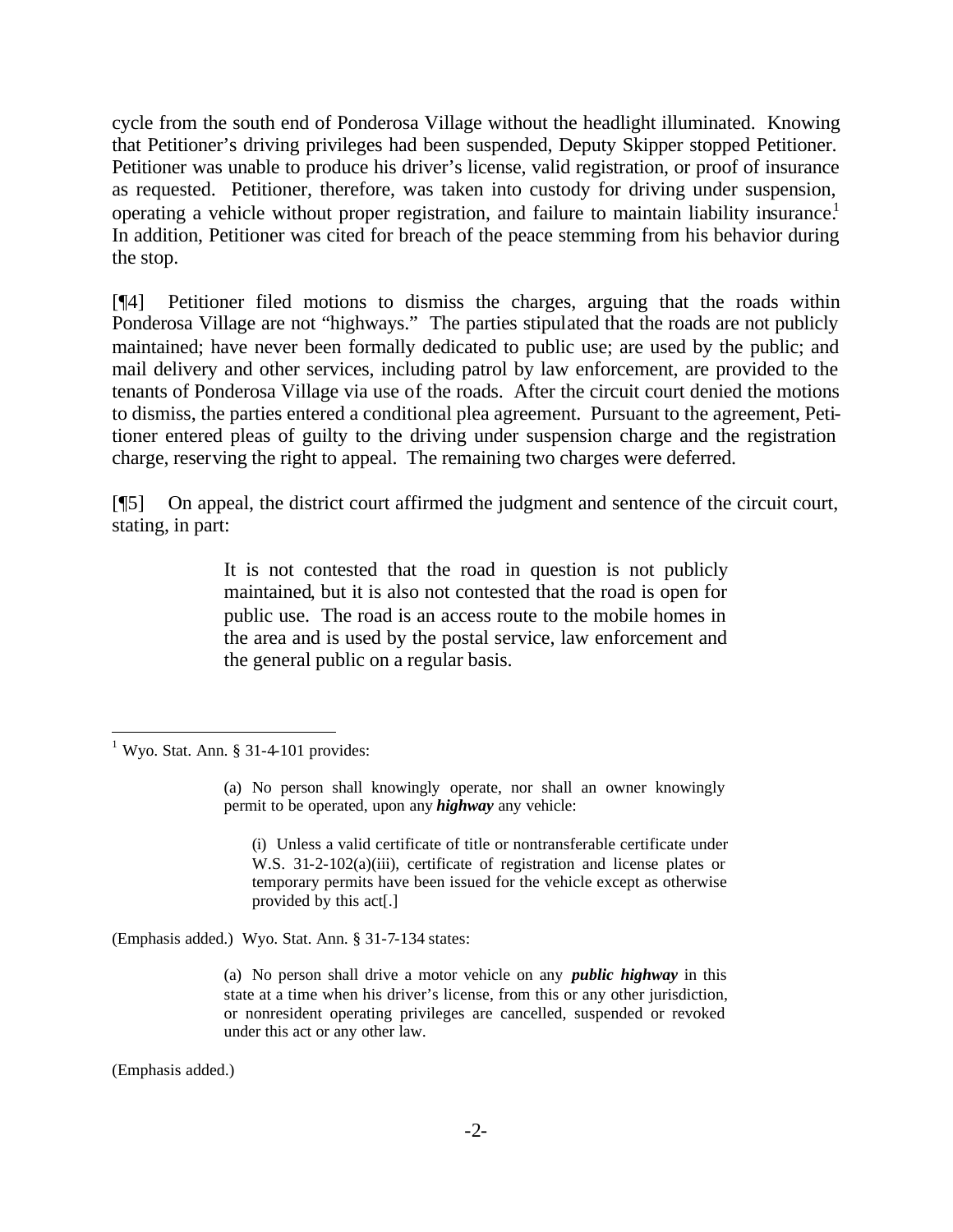The statute [Wyo. Stat. Ann.  $\S$  31-1-101(a)(viii)] is unambiguous. The legislature clearly intended to include in the definition of highway roads like the one in question with the language "if not publicly maintained then dedicated to public use when any part is open to the use of the public for purposes of vehicular travel." Defendant stretches the word "dedicated" to mean a formal dedication, but nothing in the statute supports that broad interpretation.

This court then granted Petitioner's petition for writ of review on January 29, 2002.

#### *STANDARD OF REVIEW*

[¶6] We have long recognized that conclusions of law, such as questions regarding statutory interpretation, are to be reviewed by this court *de novo*. *Hutchings v. Krachun*, 2002 WY 98, ¶10, 49 P.3d 176, ¶10 (Wyo. 2002). In *Pagel v. Franscell*, 2002 WY 169, ¶9, 57 P.3d. 1226, ¶9 (Wyo. 2002) (citing *Wyoming Cmty. College Comm'n v. Casper Cmty. College Dist.*, 2001 WY 86, ¶¶16-18, 31 P.3d 1242, ¶¶16-18 (Wyo. 2001)), we stated:

> In interpreting statutes, our primary consideration is to determine the legislature's intent. *Fontaine v. Board of County Comm'rs*, 4 P.3d 890, 894 (Wyo. 2000); *State ex rel. Motor Vehicle Div. v. Holtz*, 674 P.2d 732, 736 (Wyo. 1983). Legislative intent must be ascertained initially and primarily from the words used in the statute. *Allied-Signal, Inc. v. State Board of Equalization*, 813 P.2d 214, 219 (Wyo. 1991); *Phillips v. Duro-Last Roofing, Inc.*, 806 P.2d 834, 837 (Wyo. 1991). When the words are clear and unambiguous, a court risks an impermissible substitution of its own views, or those of others, for the intent of the legislature if any effort is made to interpret or construe statutes on any basis other than the language invoked by the legislature. *Allied-Signal*, 813 P.2d at 219. Moreover, "[a]ll statutes must be construed *in pari materia*; and in ascertaining the meaning of a given law, all statutes relating to the same subject or hav[ing] the same general purpose must be considered and construed in harmony." *Fontaine*, 4 P.3d at 894 (citing *State ex rel. Motor Vehicle Div. v. Holtz*, 674 P.2d at 735).

> Therefore, in performing our review, we look first to the plain and ordinary meaning of the words to determine if the statute is ambiguous. *Olheiser v. State ex rel. Worker's Compensation Div.*, 866 P.2d 768, 770 (Wyo. 1994) (citing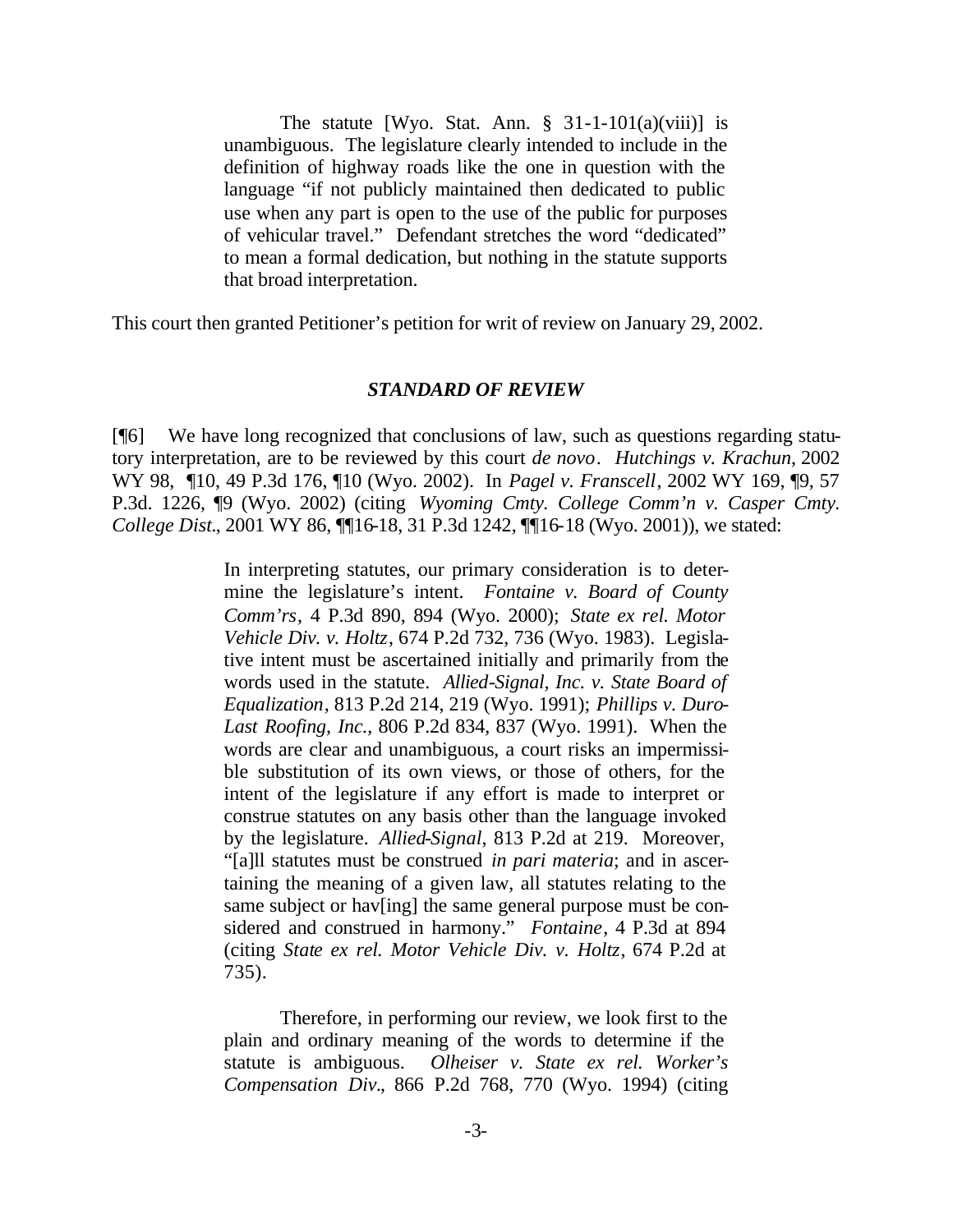*Parker Land & Cattle Company v. Game & Fish Comm'n*, 845 P.2d 1040, 1042-43 (Wyo. 1993)). A statute is clear and unambiguous if its wording is such that reasonable persons are able to agree on its meaning with consistency and predictability. *Parker Land & Cattle*, at 1043. Conversely, a statute is ambiguous if it is found to be vague or uncertain and subject to varying interpretations. *Id.* We have said that divergent opinions among parties as to the meaning of a statute may be evidence of ambiguity. *Basin Electric Power Co-op. v. State Bd. of Control*, 578 P.2d 557, 561 (Wyo. 1978). However, the fact that opinions may differ as to a statute's meaning is not conclusive of ambiguity. Ultimately, whether a statute is ambiguous is a matter of law to be determined by the court. *Allied-Signal*, 813 P.2d at 219.

## *DISCUSSION*

[¶7] Petitioner asserts that the district court erred by interpreting the term "highway" as embracing the common area of a mobile home park and that the district court's decision was without support in logic or precedent. Petitioner cites *Amrein v. State*, 836 P.2d 862, 864-65 (Wyo. 1992); *Story v. State*, 755 P.2d 228, 231 (Wyo. 1988); *Meerscheidt v. State*, 931 P.2d 220, 224 (Wyo. 1997); and *Haines v. Territory*, 3 Wyo. 167, 13 P. 8 (1877), for the proposition that if it is possible to reasonably construe the statutory definition of "highway" to exclude a privately-owned mobile home park, this court is bound to do so as a matter of law. Further, Petitioner posits that the terms "dedicated" and "highway" are legal terms of art taken from property law and must be interpreted giving them their ordinary and accepted legal meaning.

[¶8] Petitioner argues that a "dedicated" public highway can be created only by formal action, which is absent in this case. In particular, Petitioner protests that under the plain and ordinary meaning of the language used, a "public highway" can only be established if it is 1) a publicly maintained roadway, or 2) the roadway is formally dedicated by being officially platted and recorded *and* open for use by the public for purposes of vehicular travel.<sup>2</sup> Petitioner emphasizes his view that a roadway must be *both* formally dedicated and open to public use before it can be deemed a "public highway."

[¶9] Conversely, the State emphasizes that the words "dedicated to the public use" must be given their ordinary, obvious, and common meaning within the public's ken and general expectations regarding the obligations attending the operation of motor vehicles. Thus, citing *Merriam Webster's New Collegiate Dictionary* (1979), the State asserts that the word

<sup>&</sup>lt;sup>2</sup> As noted above, it is established in this case via stipulation of the parties that the roads within Ponderosa Village have never been publicly maintained.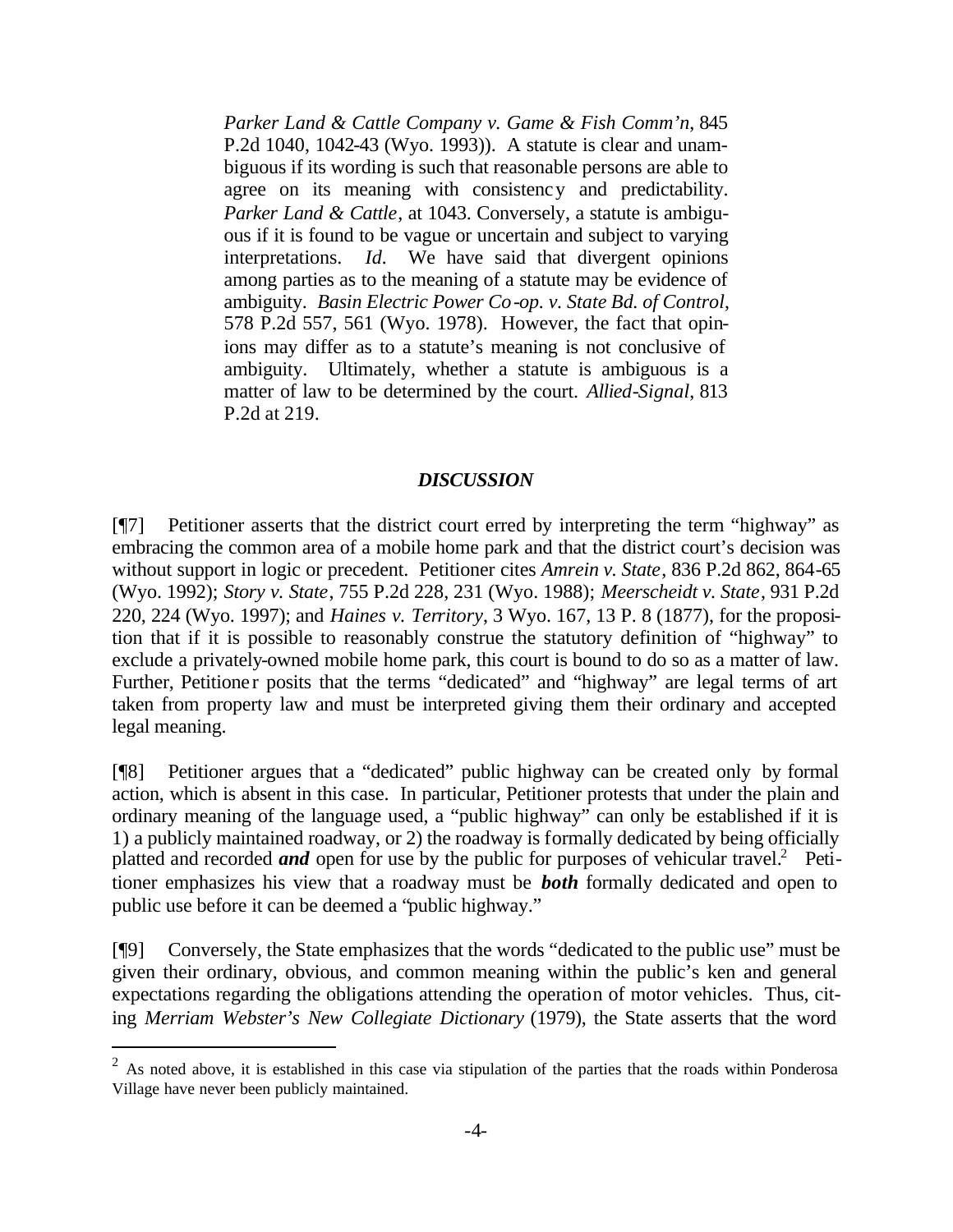"dedicate" as used with the applicable Wyoming statutes should be construed to mean "set apart to a definite use." Moreover, the State claims that the legislature, in adopting the applicable statutes, would not have required the public to resort to a legal definition of the term "dedicate" when assessing the obligations associated with the operation of motor vehicles.

[¶10] The ultimate determination of this case, therefore, turns on the definition of the word "highway" and, most particularly, whether the subject roadway within Ponderosa Village was a highway "dedicated to public use." The term "highway" is defined in two separate statutes, Wyo. Stat. Ann. § 31-1-101(a)(viii) and Wyo. Stat. Ann. § 31-5-102(a)(xlix), respectively, as follows:

> "Highway" means the entire width between the boundary lines of every way publicly maintained or *if not publicly maintained, dedicated to public use when any part is open to the use of the public for purposes of vehicular travel*.

> "Street or highway" means the entire width between the boundary lines of every way publicly maintained or *if not publicly maintained, dedicated to public use when any part thereof is open to the use of the public for purposes of vehicular travel*[.]

(Emphasis added.)

l

[¶11] Considering the statutory definitions of "highway" set forth above, we find no ambiguity. Upon simple reading of these definitions and application of the plain and ordinary meaning of those words, we clearly discern the legislature's intent that the term "highway" include a road that is either 1) publicly maintained, or 2) dedicated for public use in such a manner that any part is open for use by the public for purposes of vehicular travel. We further determine that in a situation where a road is not publicly maintained, it is *not* required that the road be either formally statutorily dedicated, as asserted by Petitioner, or dedicated in common law as allowed under established Wyoming case law for the road to be deemed a "highway."<sup>3</sup> Rather, in such an instance, the proper interpretation of the legisla-

*River Properties Partnership v. Willoughby*, 944 P.2d 1145, 1148 (Wyo. 1997) (citations omitted and emphasis added). In addition, this court has recognized that:

 $3$  We note that contrary to the position argued by Petitioner that dedication of a roadway mandates solely the statutorily defined formal action of officially platting and recording such roadway, this court has previously stated:

<sup>[</sup>A] dedication is generally defined as the devotion of property to a public use by an unequivocal act of the owner, manifesting an intention that it shall be accepted and used presently or in the future. When lots are being subdivided or streets are being defined, land may be dedicated for public use either through the statutory procedures for dedication *or under common law*.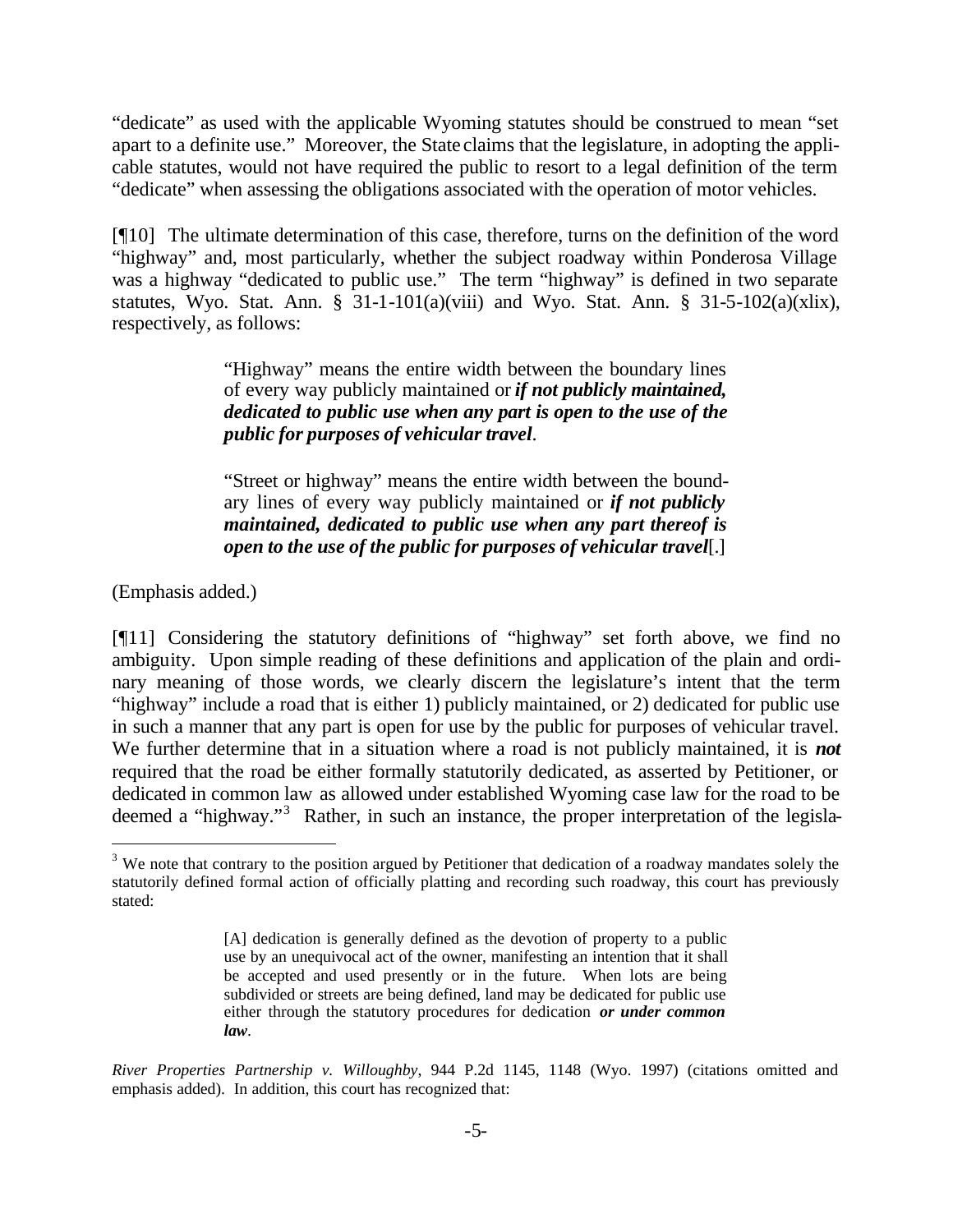ture's intent is that the road merely be dedicated for public use through the opening of any part of it for use by the public for purposes of vehicular travel.

[¶12] Here, the facts as stipulated by the parties, establish 1) the roadways within Ponderosa Village are not closed to the public, 2) members of the public can drive into and around Ponderosa Village, and 3) mail delivery and other services, including patrol by law enforcement, are provided to the tenants of Ponderosa Village via these roadways. Further, there are no signs or other indications that the roads in Ponderosa Village are private. Hence, the intention to allow the public to use those roads for vehicular travel within Ponderosa Village has been clearly established. In addition, the public has exercised its ability to use these roads by traveling on them in their vehicles.

[¶13] We recognize that the owner of Ponderosa Village, Mr. Lemmons, maintains in his affidavit:

> 1. The driveway within Ponderosa Village, connected to a roadway within Ponderosa Village ("Gordon Road"), wherein Petitioner was stopped is not a public thoroughfare;

> 2. This drive is solely for the use of tenants which he could close at any time;

3. The roadways within Ponderosa Park are not open to the public for purposes of vehicular travel and are for the purposes of moving mobile homes, tenant access, and for the use of legitimate invited guests, and persons who have business within Ponderosa Village;

4. He has contemplated putting up signs which give notice of the private nature of the roads within Ponderosa Park;

5. He regards anyone who is not a tenant and who drives on these roads without an invitation from a tenant as a trespasser; and

*A common-law dedication requires an intention to dedicate expressed in some form, and an acceptance of the dedication by the proper public authorities, or by general public user.* It is distinguishable from a statutory dedication, which is in the nature of a grant, and from prescription which is based on a long period of use. *Generally a common-law dedication rests upon the doctrine of estoppel.* Statutory dedication generally vests the legal title to the grounds set apart for public purposes in the municipal corporation, while *the common-law method leaves the legal title in the original owner.*

*Town of Moorcroft v. Lang*, 779 P.2d 1180, 1183 (Wyo. 1989) (citations omitted and emphasis added).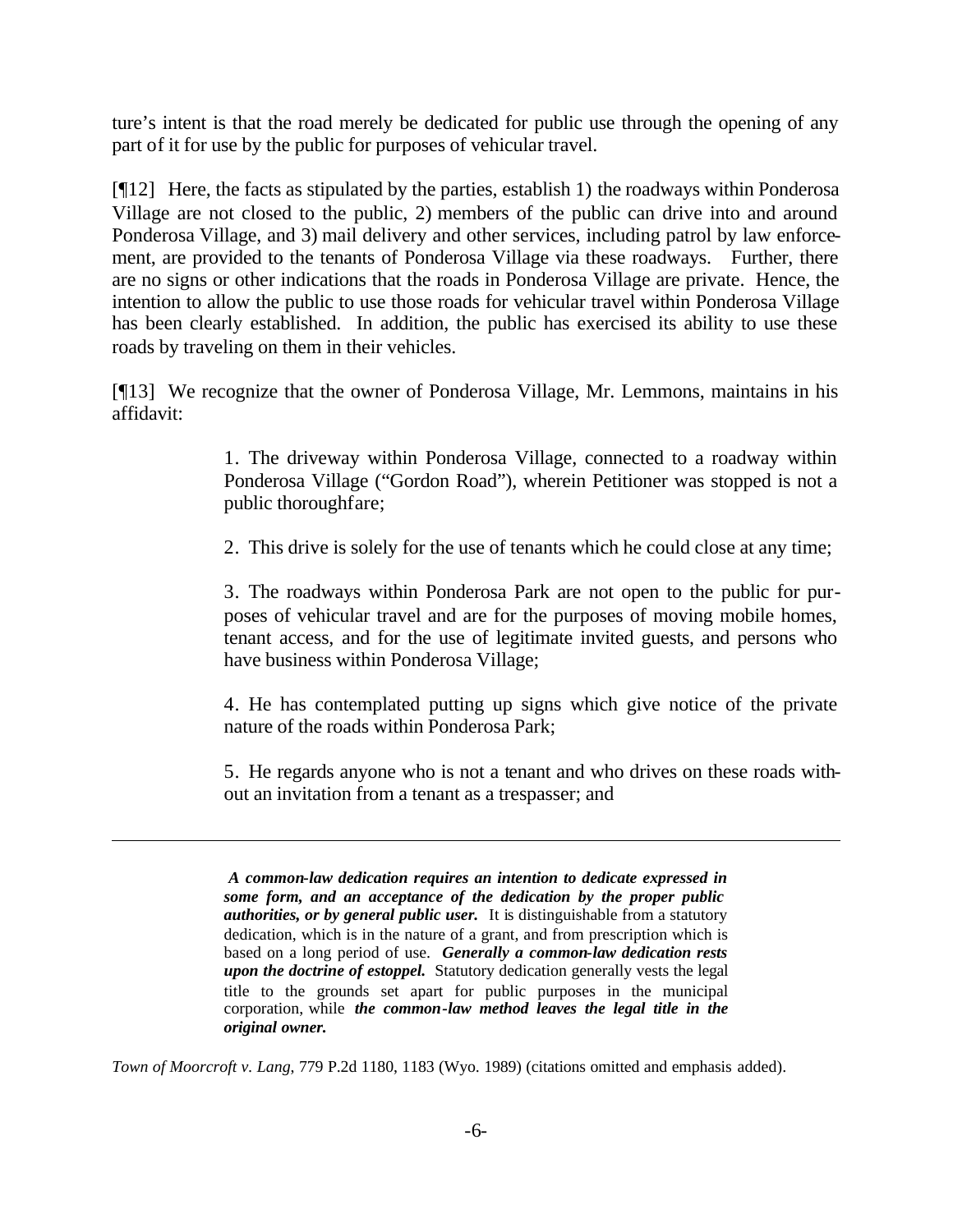6. He has enlisted the assistance of law enforcement to remove trespassers.

These assertions, however, do not abrogate the fact that the roads within Ponderosa Village have been opened to the public for vehicular travel as contemplated by the statutory definition of "highway."

[¶14] Simply put, although Mr. Lemmons' statements are expressed in an apparent attempt to vitiate the established fact that the roads within Ponderosa Village have been used by the public for vehicular travel, these statements are ineffective. Mr. Lemmons' statements that the driveway in question is not a public thoroughfare is countered by his own admission that this driveway is connected to Gordon Road, which has been formally statutorily dedicated for public use since 1923. While Mr. Lemmons asserts his belief that he could close the driveway at any time, he has contemplated putting up signs giving notice of the private nature of the roads within Ponderosa Village, and he regards anyone who is not a tenant and who drives on these roads without an invitation from a tenant as a trespasser, this does not erase the well established fact that these roadways are open to the public for vehicular use.<sup>4</sup>

[¶15] Petitioner also argues that Wyoming case law demands that this court provide Petitioner lenity as a criminal defendant in rendering its interpretation of the statutes at issue. However, it is clear that this case law precedent is only applied if the subject statute is deemed to be ambiguous. As we find no ambiguity in the statutes at bar, the case law authority cited by Petitioner is inapplicable.

<sup>&</sup>lt;sup>4</sup> Arguably, Mr. Lemmons or any previous owner of Ponderosa Village may have been able to take advantage of Wyo. Stat. Ann. § 18-5-306 (a)(vii), dealing with submission of subdivision permits at the county level, in attempting to insure the private nature of the roadways contained within Ponderosa Village not already statutorily dedicated for public use. This statute provides, in applicable part:

If, however, the subdivider proposes to make any streets, alleys or roadways private, then the subdivider shall submit to the board properly acknowledged written certification that certain streets, alleys or roadways within the subdivision shall remain private and the board shall be under no obligation to repair, maintain or accept any dedication of such roads to the public use.

However, the record on appeal is devoid of any information as to whether Mr. Lemmons or any other owner would have had such an opportunity under the circumstances.